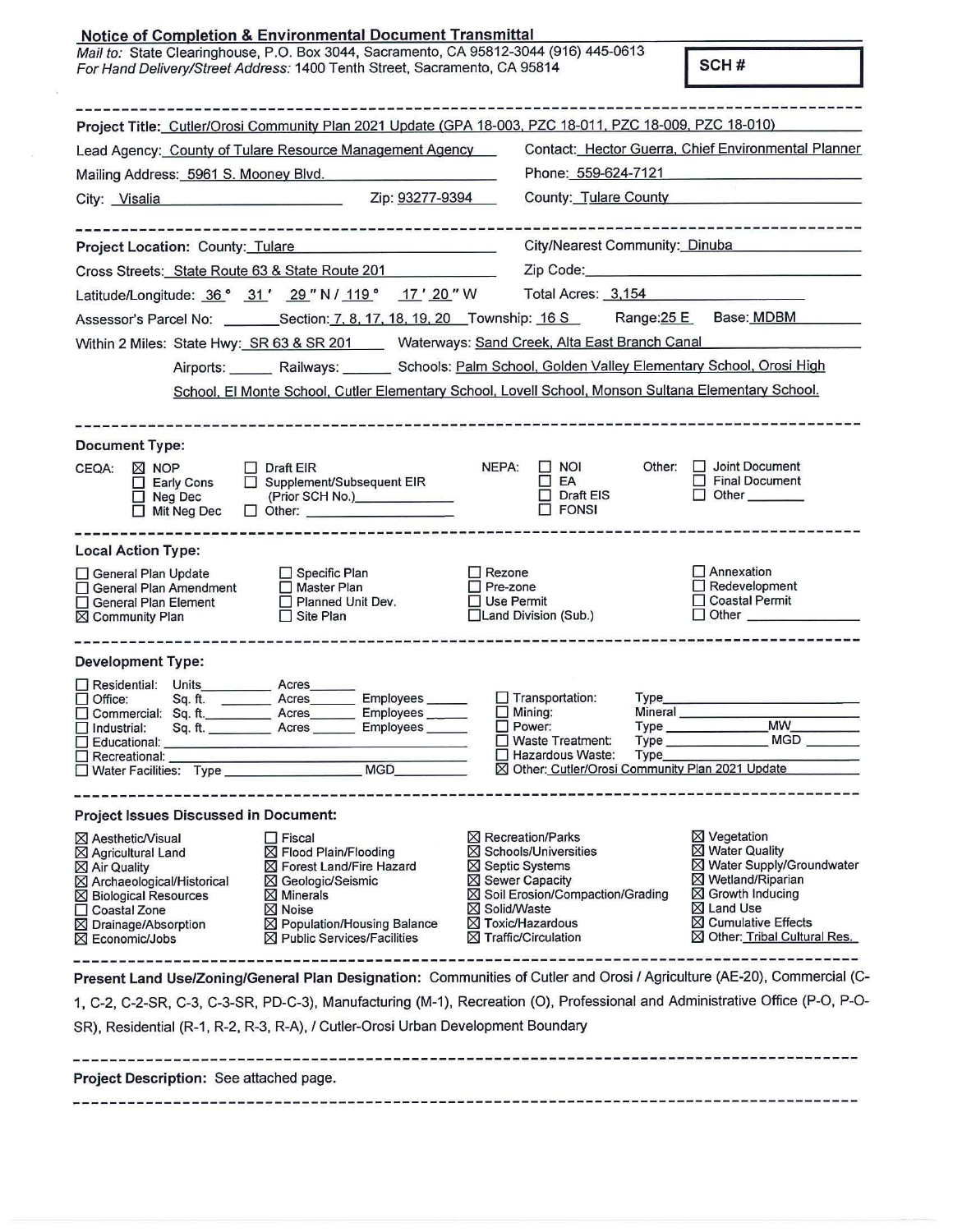## **Project Description**

On September 30, 2014, the Tulare County Board of Supervisors (BOS) approved the Planning Branch proposal to update the Cutler/Orosi Community Plan. The project Study Area Boundary will assess the potential project impacts from the proposed land use changes, for the areas generally bound south of Avenue 422, north of Avenue 400, east of Road 116, and west of Road 134. The project EIR is based on a projected annual population growth rate of 1.3%. Additional growth beyond the 1.3% annual growth rate will require further growth analysis pursuant to CEQA. The Cutler/Orosi Community Plan Update components are described later in this section will become consistent with the General Plan 2030 Update, and will include the following primary goals and objectives.

- 1) Land Use and Environmental Planning Promote development within planning areas next to the Regional State Route 63 Corridor in order to implement the following General Plan goals:
	- a) Ensure that the text and mapping of the Community Plan Designations and Zoning Reclassifications address various development matters such as encouraging Agricultural Adaptive Reuse activities, recognizing Non-Conforming Use activities, and facilitating Ministerial Permit approvals;
	- b) Encourage infill development within Urban Development Boundaries, thereby discouraging leapfrog development within Tulare County;
	- c) Reduce development pressure on agriculturally-designated lands within the Valley Floor, thereby encouraging agricultural production to flourish;
	- d) Reduce vehicle miles travelled throughout the County, thereby positively affecting air quality and greenhouse gas reduction; and
	- e) Help to improve the circulation, transit and railroad transportation system within this community, including, but not limited to, laying the groundwork for the construction of key projects such as Safe Routes to Schools, Complete Streets, and Bike Lanes/Pedestrian Paths.
- 2) Improvements for a "disadvantaged community" It is expected that the community planning areas will be improved for the following reasons:
	- a) With faster project processing resulting from an updated community plan, increased employment opportunities are more likely to be provided by the private sector as proposed project developments can be approved as expeditiously as possible;
	- b) Increased housing grant awards are more likely to occur based on updated community plans that are consistent with the policies of the adopted (August 2013) General Plan Update and Housing Element; and
	- c) With updated community plans, enhanced infrastructure grant awards are more likely, thereby providing access to funding to install or upgrade road, water, wastewater, and storm water facilities.
- 3) Strengthening Relationship with TCAG -An important benefit of this expedited community plan process will be the opportunity for RMA to strengthen the County's relationship with the Tulare County Association of Governments (TCAG) in that this and other community plans will help to facilitate the funding and implementation of several key transportation programs such as Safe Routes to Schools, Complete Streets, and Bike/Pedestrian Projects.

By pursuing these transportation programs through a heightened collaborative process, the likelihood of getting actual projects in the ground will be realized faster than historically achieved. In doing so, these communities and others can become safer and healthier by providing a more efficient transportation network.